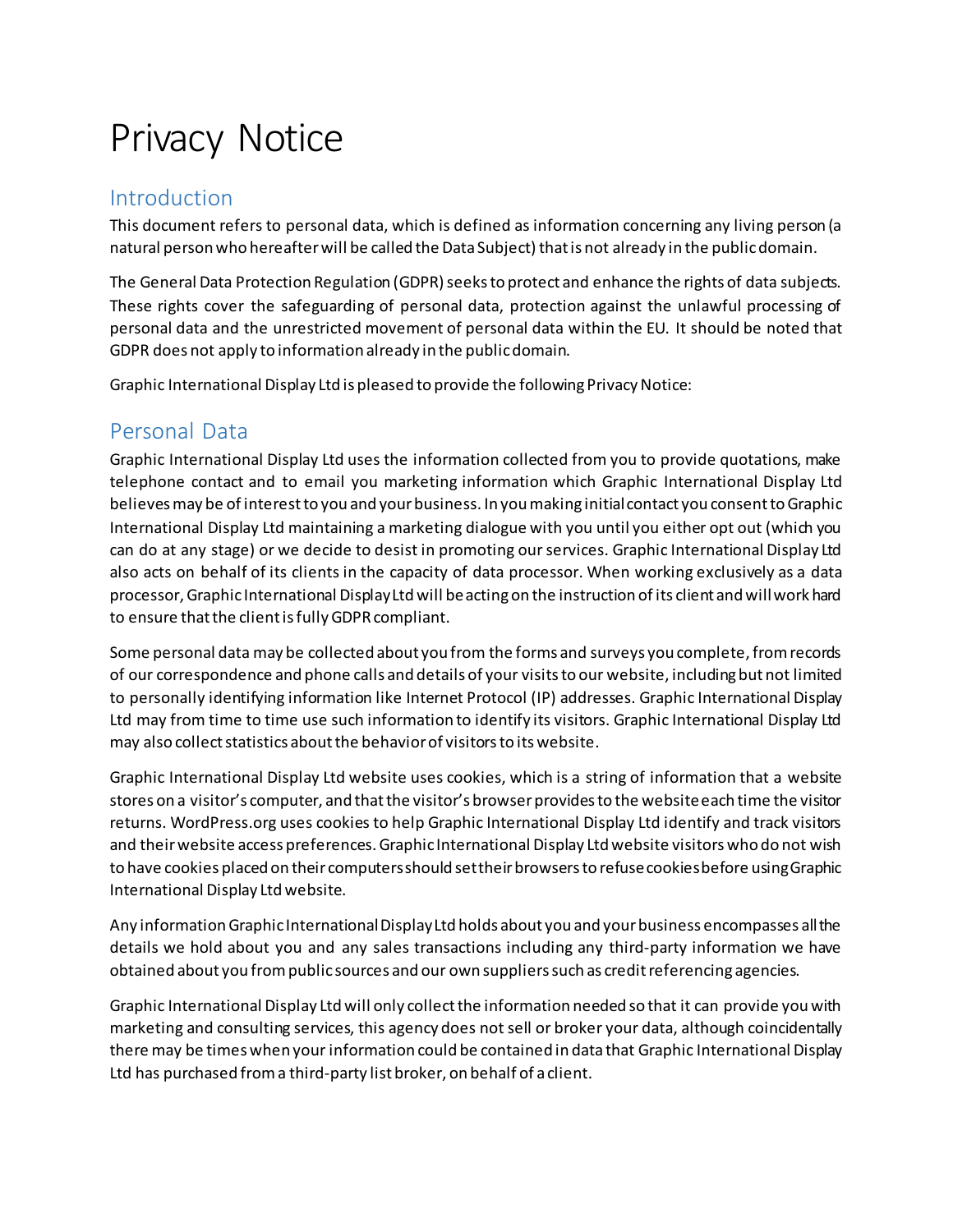#### Legal basis for processing any personal data

To meet Graphic International Display Ltd contractual obligations to clients and to also respond to marketing enquiries.

## Legitimate interests pursued by Graphic International Display Ltd and/or its clients

To promote the marketing and consulting services offered by Graphic International Display Ltd and/or to market the services and/or products offered by Graphic International Display Ltd existing clients.

#### Consent

Through agreeing to this privacy notice you are consenting to Graphic International Display Ltd processing your personal data for the purposes outlined. You can withdraw consent at any time by emailing privacy@graphic-int.comor writing to us, see last section for full contact details.

#### Use of Cookies

A "cookie" is a bite-sized piece of data that is stored on your computer's hard drive. They are used by nearly all websites and do not harm your system. We use them to track your activity to help ensure you get the smoothest possible experience when visiting our website. We can use the information from cookies to ensure we present you with options tailored to your preferences on your next visit. We can also use cookies to analyze traffic and for advertising purposes.

## How to reject cookies

If you don't want to receive cookies that are not strictly necessary to perform basic features of our site, you may choose to opt-out by changing your browser settings

Most web browsers will accept cookies but if you would rather, we didn't collect data in this way you can choose to accept all or some or reject cookies in your browser's privacy settings. However, rejecting all cookies means that you may not be able to take full advantage of all our website's features. Each browser is different, so check the "Help" menu of your browser to learn how to change your cookie preferences.

For more information generally on cookies, including how to disable them, please refer to aboutcookies.org. You will also find details on how to delete cookies from your computer

## Disclosure

Graphic International Display Ltd may on occasions pass your Personal Information to third parties exclusively to process work on its behalf. Graphic International Display Ltd requires these parties to agree to process this information based on our instructions and requirements consistent with this Privacy Notice and GDPR.

Graphic International Display Ltd do not broker or pass on information gained from your engagement with the agency without your consent. However, Graphic International Display Ltd may disclose your Personal Information to meet legal obligations, regulations or valid governmental request. The agency may also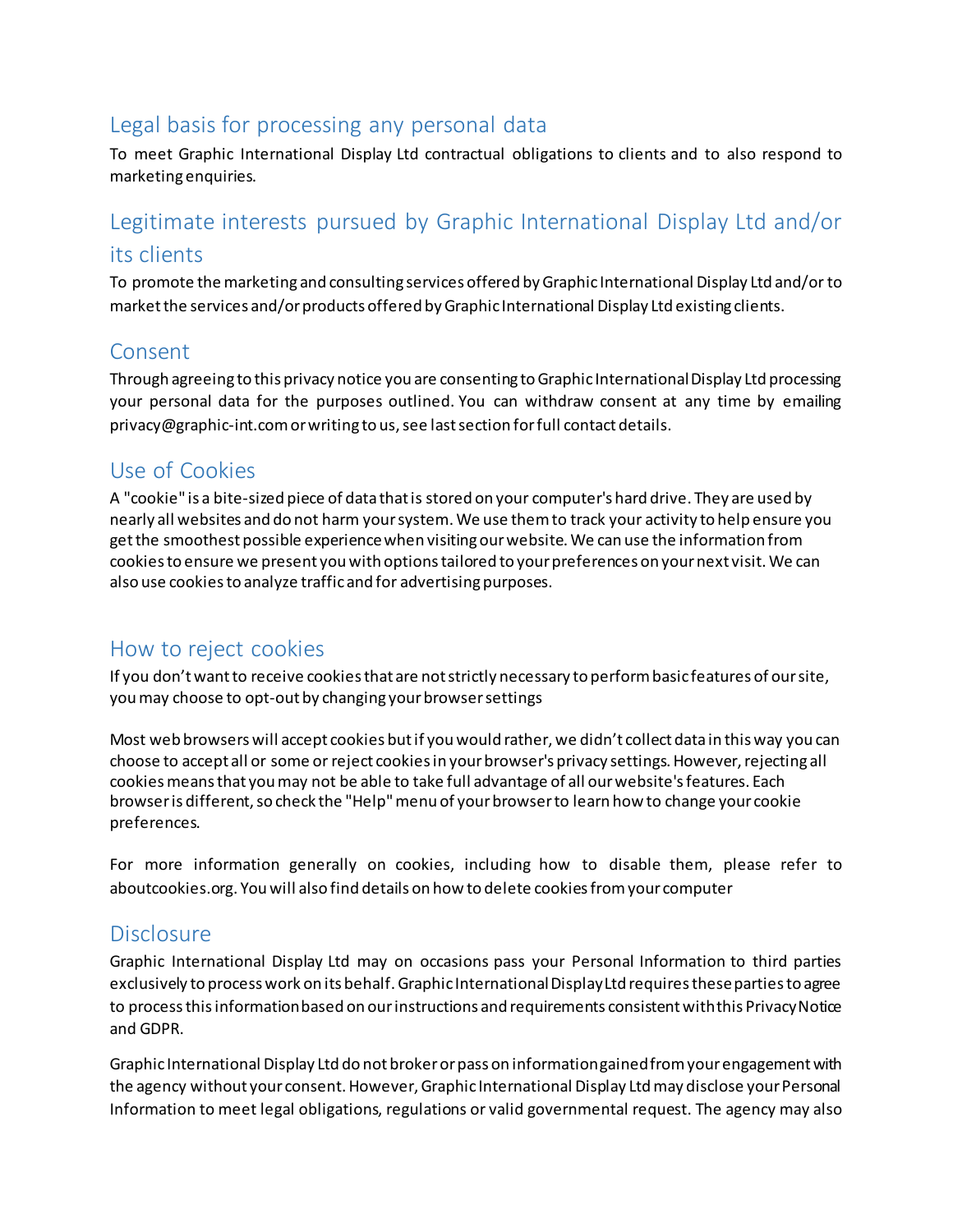enforce its Terms and Conditions, including investigating potential violations of its Terms and Conditions to detect, prevent or mitigate fraud or security or technical issues; or to protect against imminent harm to the rights, property or safety of Graphic International Display Ltd, its clients and/or the wider community.

# Retention Policy

Graphic International Display Ltd will process personal data during the duration of any contract and will continue to store only the personal data needed for five years after the contract has expired to meet any legal obligations. After five years any personal data not needed will be deleted.

## Data storage

Data is held in The United Kingdom using different (multiple) servers. Graphic International Display Ltd does not store personal data outside the EEA.

# Your rights as a data subject

At any point whilst Graphic International Display Ltd is in possession of or processing your personal data, all data subjects have the following rights:

- **Right of access** you have the right to request a copy of the information that we hold about you.
- **Right of rectification** you have a right to correct data that we hold about you that is inaccurate or incomplete.
- **Right to be forgotten** in certain circumstances you can ask for the data we hold about you to be erased from our records.
- **Right to restriction of processing** where certain conditions apply you have a right to restrict the processing.
- **Right of portability** –you have the right to have the data we hold about you transferred to another organization.
- **Right to object** you have the right to object to certain types of processing such as direct marketing.
- **Right to object to automated processing, including profiling** you also have the right not to be subject to the legal effects of automated processing or profiling.

In the event that Graphic International Display Ltd refuses your request under rights of access, we will provide you with a reason as to why, which you have the right to legally challenge.

Graphic International Display Ltd at your request can confirm what information it holds about you and how it is processed

## You can request the following information:

- Identity and the contact details of the person or organization Graphic International Display Ltd that has determined how and why to process your data.
- Contact details of the data protection officer, where applicable.
- The purpose of the processing as well as the legal basis for processing.
- If the processing is based on the legitimate interests of Graphic International Display Ltd or a third party such as one of its clients, information about those interests.
- The categories of personal data collected, stored and processed.